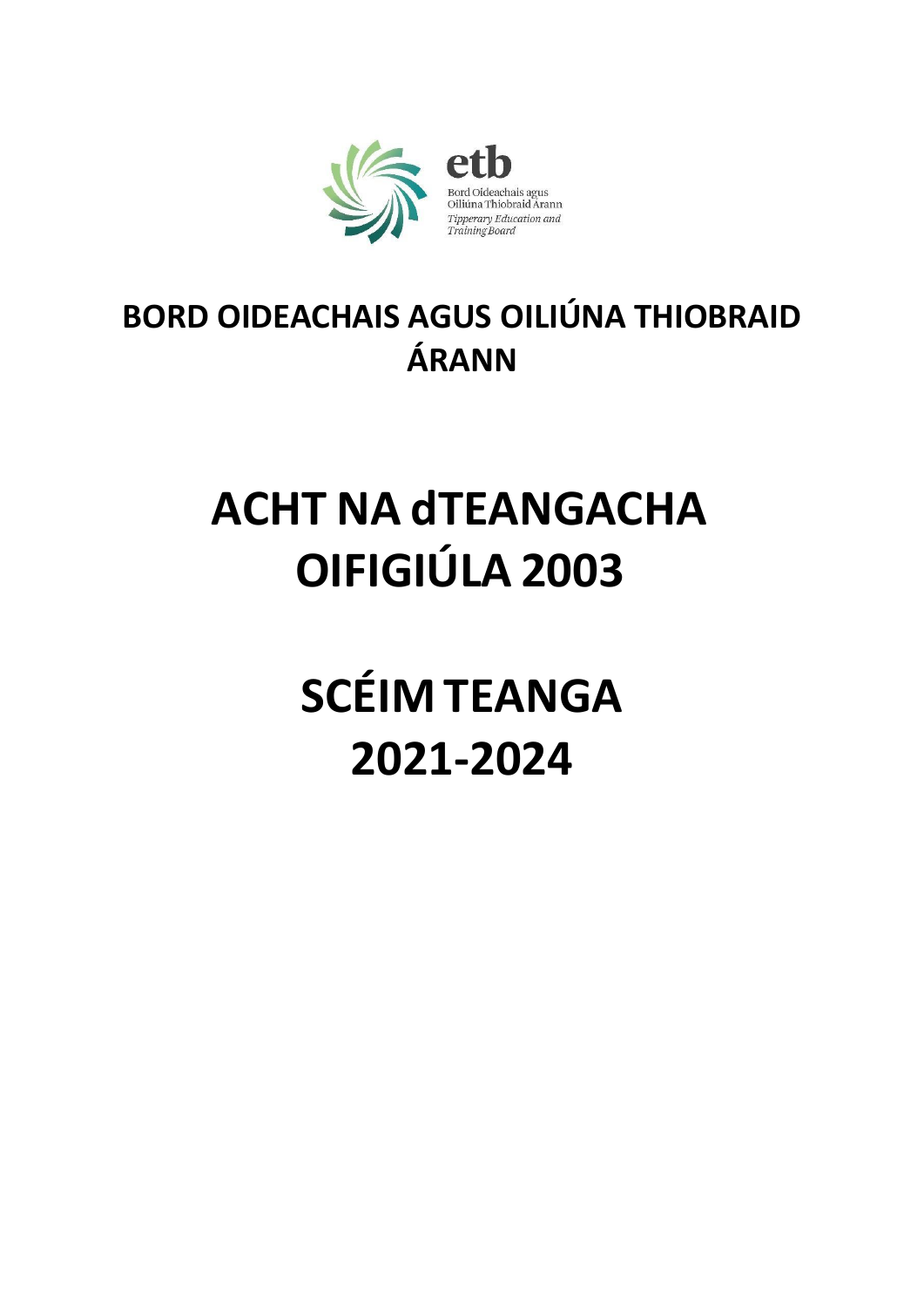

# Clár na nÁbhar

| 1.1 |                                                                                             |  |
|-----|---------------------------------------------------------------------------------------------|--|
| 1.2 |                                                                                             |  |
| 1.3 |                                                                                             |  |
|     | Caibidil 2: Forbhreathnú ar Bhord Oideachais agus Oiliúna Thiobraid Árann3                  |  |
| 2.1 |                                                                                             |  |
| 2.2 |                                                                                             |  |
| 2.3 |                                                                                             |  |
| 2.4 |                                                                                             |  |
|     | Caibidil 3: Sonraí faoi sheirbhísí atá á soláthar faoi láthair i mBéarla amháin nó ar bhonn |  |
|     |                                                                                             |  |
|     |                                                                                             |  |
|     |                                                                                             |  |
|     |                                                                                             |  |
|     |                                                                                             |  |
|     |                                                                                             |  |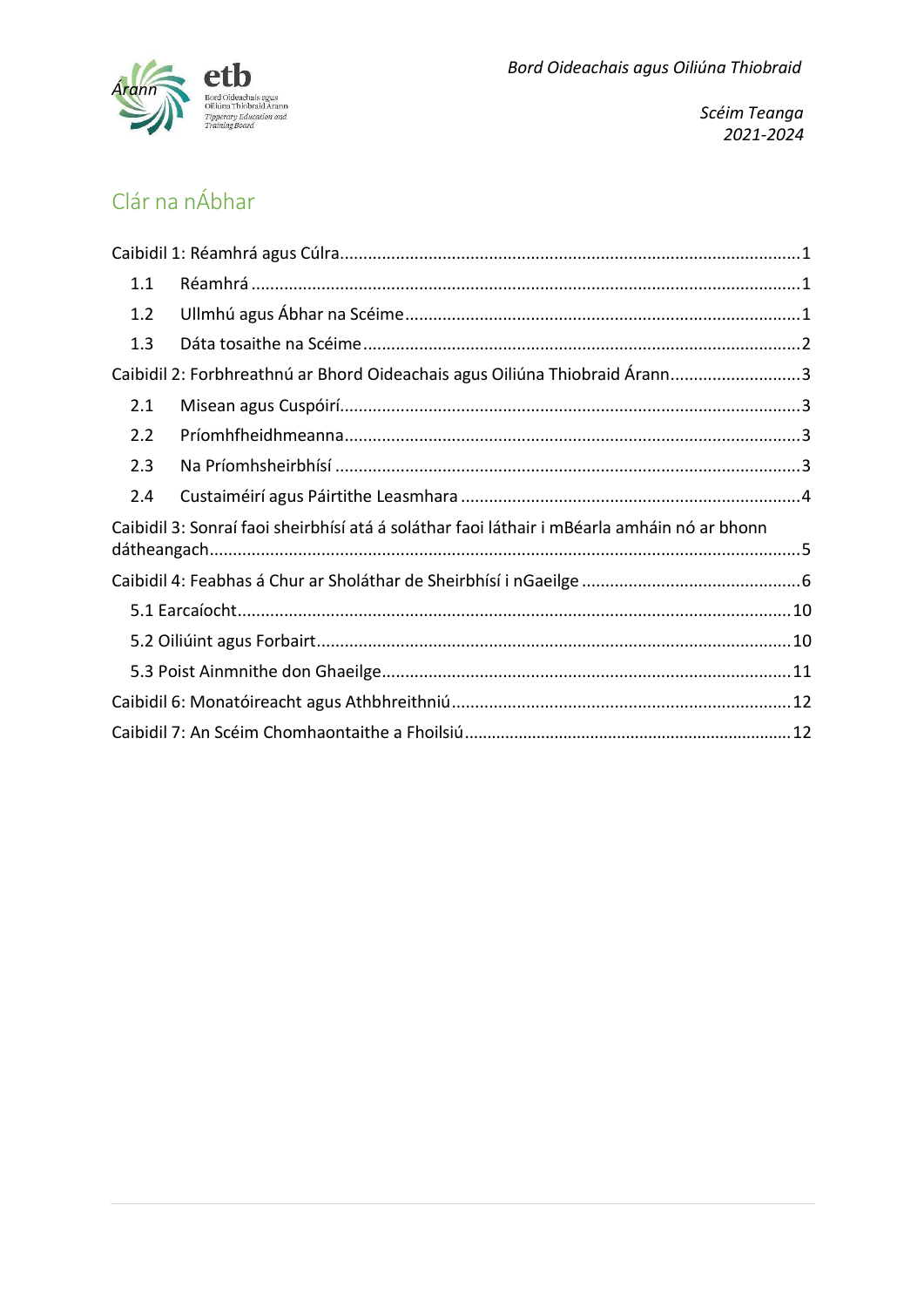

# <span id="page-2-0"></span>**Caibidil 1: Réamhrá agus Cúlra**

#### <span id="page-2-1"></span>**1.1 Réamhrá**

Foráiltear le hAcht na dTeangacha Oifigiúla 2003 go n-ullmhóidh comhlachtaí poiblí scéim teanga ina sonrófar na seirbhísí a sholáthróidh siad:

- trí mheán na Gaeilge;
- trí mheán an Bhéarla; agus
- trí mheán na Gaeilge agus an Bhéarla

agus na bearta a nglacfar leo chun a chinntiú go ndéanfar aon seirbhís nach bhfuil an comhlacht ag soláthar trí mheán na Gaeilge a sholáthar laistigh d'fhráma ama comhaontaithe.

De réir Alt 14(3) den Acht, tá feidhm ag scéim teanga ar feadh tréimhse 3 bliana nó go dtí go ndaingneoidh an tAire Turasóireachta, Cultúir, Ealaíon, Gaeltachta, Spóirt agus na Meán scéim nua, cibé acu is déanaí.

#### <span id="page-2-2"></span>**1.2 Ullmhú agus Ábhar na Scéime**

Agus an scéim seo á hullmhú, tugadh aird chuí ar na Treoirlínte arna n-eisiúint ag an Roinn Turasóireachta, Cultúir, Ealaíon, Gaeltachta, Spóirt agus na Meán. Ina theannta sin, tugadh faoi phróiseas cuimsitheach comhairliúcháin leis na páirtithe leasmhara uile.

Tá Bord Oideachais agus Oiliúna Thiobraid Árann (BOOTÁ) á threorú ag an bprionsabal gur cheart go mbeadh soláthar seirbhísí Gaeilge bunaithe ar:

- an leibhéal bunúsach éilimh ar sheirbhísí ar leith i nGaeilge;
- an tábhacht a bhaineann le cur chuige réamhghníomhach i soláthar seirbhísí dá leithéid, agus
- acmhainní, lena n-áirítear acmhainní daonna agus airgeadais, agus cumas an chomhlachta an cumas riachtanach teanga a fhorbairt nó rochtain a fháil air

Comhlánaíonn an scéim seo prionsabail na Seirbhíse Ardchaighdeáin do Chustaiméirí. Cuireadh i dtoll a chéile í d'fhonn a chinntiú go gcomhlíonfaí ar bhonn céimnithe tríd an scéim seo agus trí scéimeanna amach anseo gach oibleagáid ábhartha faoi Acht na dTeangacha

Oifigiúla atá ar Bhord Oideachais agus Oiliúna Thiobraid Árann.

Aithnítear agus tuigtear an t-am agus an iarracht a rinne gach duine a bhfuil baint acu leis an bpróiseas seo.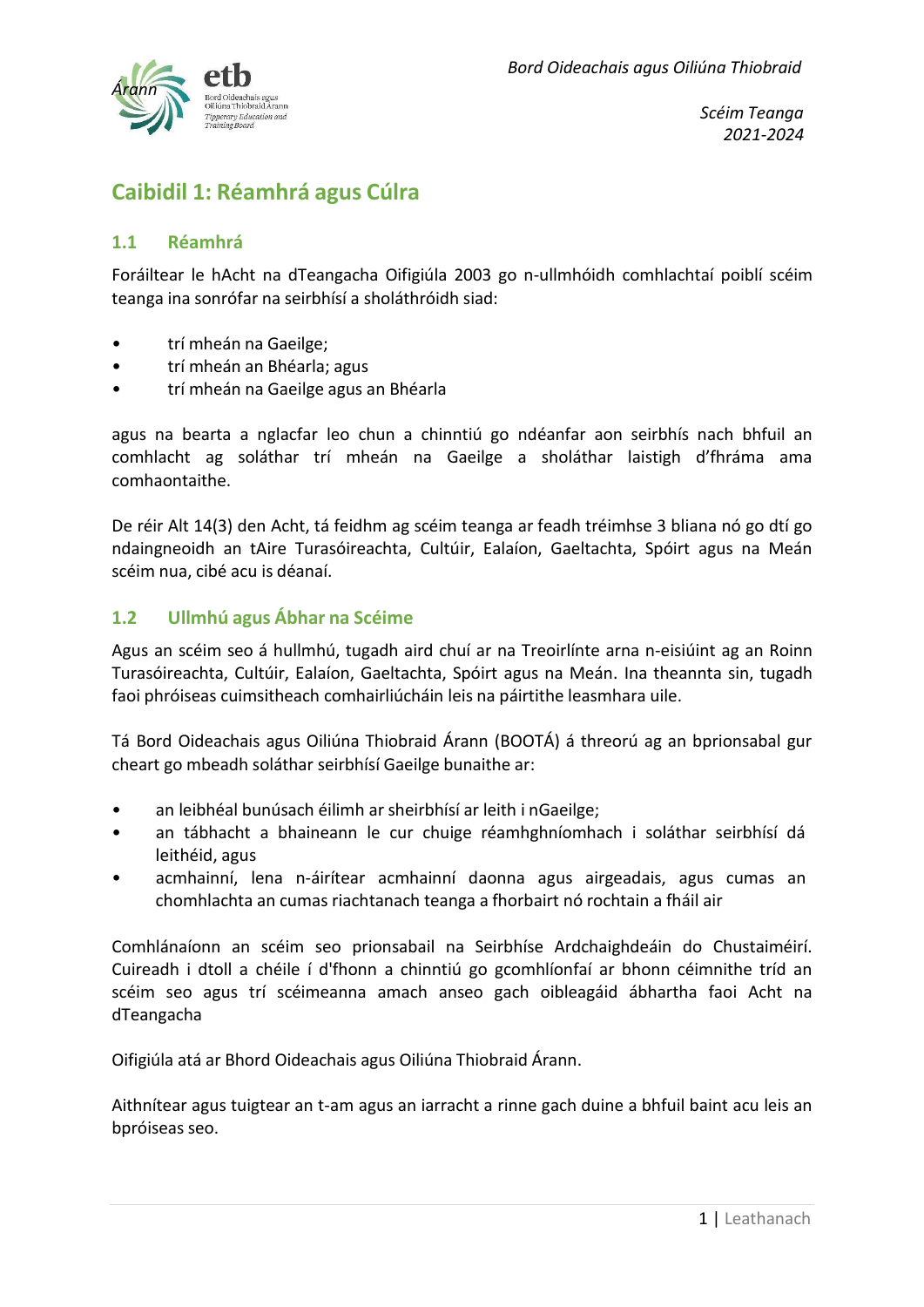

#### <span id="page-3-0"></span>**1.3 Dáta tosaithe na Scéime**

Tá an Scéim seo deimhnithe ag an Aire Turasóireachta, Cultúir, Ealaíon, Gaeltachta, Spóirt agus na Meán. Beidh éifeacht ó 01/09/2021 agus fanfaidh sé i bhfeidhm ar feadh tréimhse 3 bliana nó go dtí go mbeidh scéim nua deimhnithe, cibé acu is déanaí.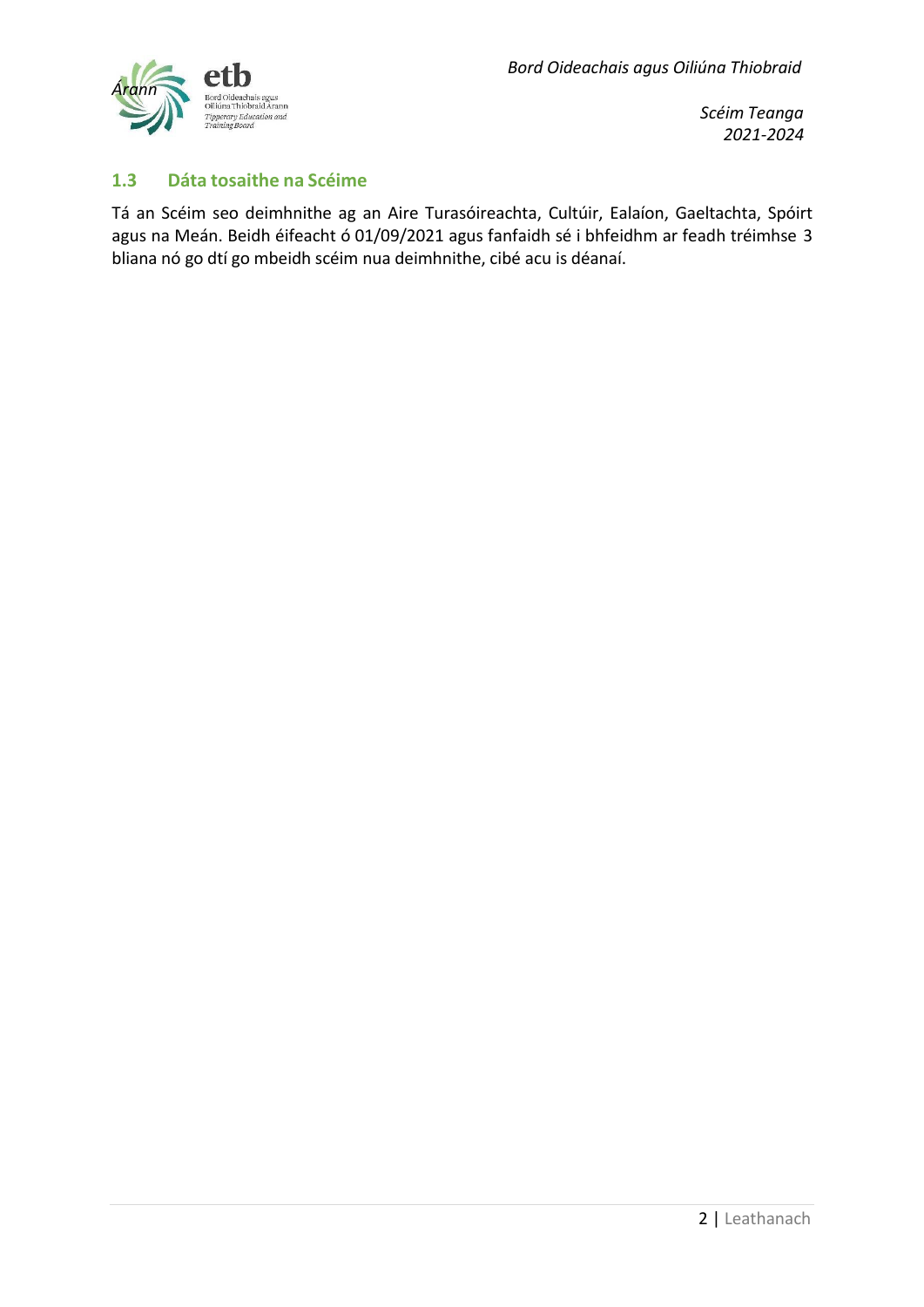

## <span id="page-4-0"></span>Caibidil 2: Forbhreathnú ar Bhord Oideachais agus Oiliúna Thiobraid Árann

#### <span id="page-4-1"></span>**2.1 Misean agus Cuspóirí**

#### **Ráiteas Misin:**

Cuireann BOO Thiobraid Árann seirbhís oideachais agus oiliúna ar ardchaighdeán ar fáil, a chruthaíonn deiseanna éagsúla lena ligtear d'fhoghlaimeoirí agus don phobal a gcumas a bhaint amach.

#### **Fís:**

Bheith ina eagraíocht fhorásach a shaibhríonn saolta, a chuireann deiseanna oideachais agus oiliúna nuálacha ar fáil do chách.

#### **Luachanna:**

#### **Uilechuimsitheach, Nuálach, Urramach agus Trédhearcach.**

#### **Spriocanna:**

- 1. Forbairt a dhéanamh ar sholáthar ardchaighdeáin chun freastal ar riachtanais oideachais agus oiliúna foghlaimeoirí agus an phobail i gcoitinne agus iad ag plé le BOO Thiobraid Árann.
- 2. Leanúint ar aghaidh le heagraíocht éifeachtach agus fhorásach a chruthú agus cloí le dea-chleachtas i Rialachas Corparáideach agus i gComhlíonadh.
- 3. Timpeallachtaí foghlama agus oibre dinimiciúla, nua-aimseartha a fhorbairt agus glacadh le nuálaíocht agus teicneolaíocht chun tacú le foghlaimeoirí agus baill foirne.
- 4. Cumarsáid agus comhoibriú ar bhealach éifeachtach chun cuimsitheacht a threisiú agus ár n-eagraíocht a chur chun cinn.

#### <span id="page-4-2"></span>**2.2 Príomhfheidhmeanna**

Is comhlacht reachtúil é BOO Thiobraid Árann a bhfuil freagracht air as oideachas agus oiliúint a sholáthar i 11 Meánscoil, 1 Scoil Speisialta, 1 Aonad Dara Leibhéal Lán-Ghaeilge, 1 Coláiste Iar-Ardteistiméireachta neamhspleách, 6 Choláiste Iar-Ardteistiméireachta atá nasctha lenár Meánscoileanna agus lenár n-ionaid tiomnaithe breisoideachais agus oiliúna ar fud Thiobraid Árann. I mí an Mhárta 2016, ghlac BOO Thiobraid Árann freagracht as oiliúint a sheachadadh agus in 2018 d'oscail sé saoráid oiliúna den scoth i mBaile an Áirséaraigh, Durlas.

#### <span id="page-4-3"></span>**2.3 Na Príomhsheirbhísí**

De réir Acht an Bhoird Oideachais agus Oiliúna 2013, ar acht reachtúil é lena bhforáiltear comhordú agus seachadadh níos fearr ar oideachas agus oiliúint, soláthraíonn BOOTÁ tacaíocht breisluacha dár seirbhísí túslíne trínár Seirbhísí Tacaíochta Oideachais, Seirbhísí Corparáideacha, Caipiteal agus Soláthar, Seirbhísí Airgeadais agus Acmhainní Daonna.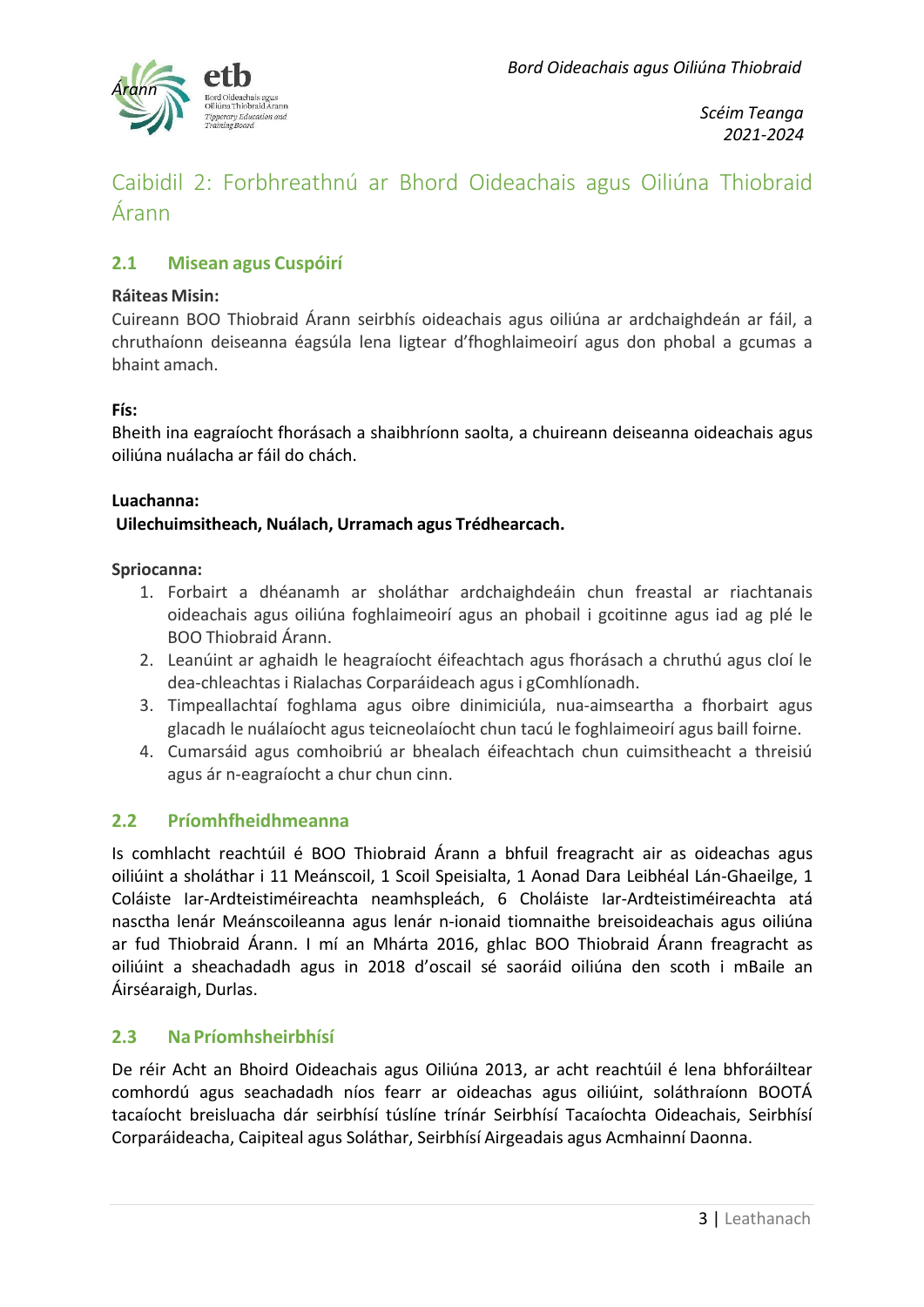

#### <span id="page-5-0"></span>**2.4 Custaiméirí agus Páirtithe Leasmhara**

Áirítear le custaiméirí BOO Thiobraid Árann ár gcuid daltaí meánscoile agus a dtuismitheoirí/gcaomhnóirí; ár bhfoghlaimeoirí ionaid breisoideachais agus oiliúna; daoine óga a úsáideann na seirbhísí oibre don ógra. Soláthraíonn an Roinn Leanaí agus Gnóthaí Óige maoiniú dó trí BOO Thiobraid Árann i dTiobraid Árann do mhic léinn agus grúpaí giniúna ceoil.

I measc páirtithe leasmhara BOO Thiobraid Árann tá comhlachtaí reachtúla eile, gníomhaireachtaí leath-stáit, gníomhaireachtaí deonacha, grúpaí pobail agus daoine aonair chomh maith le fostaithe BOO Thiobraid Árann.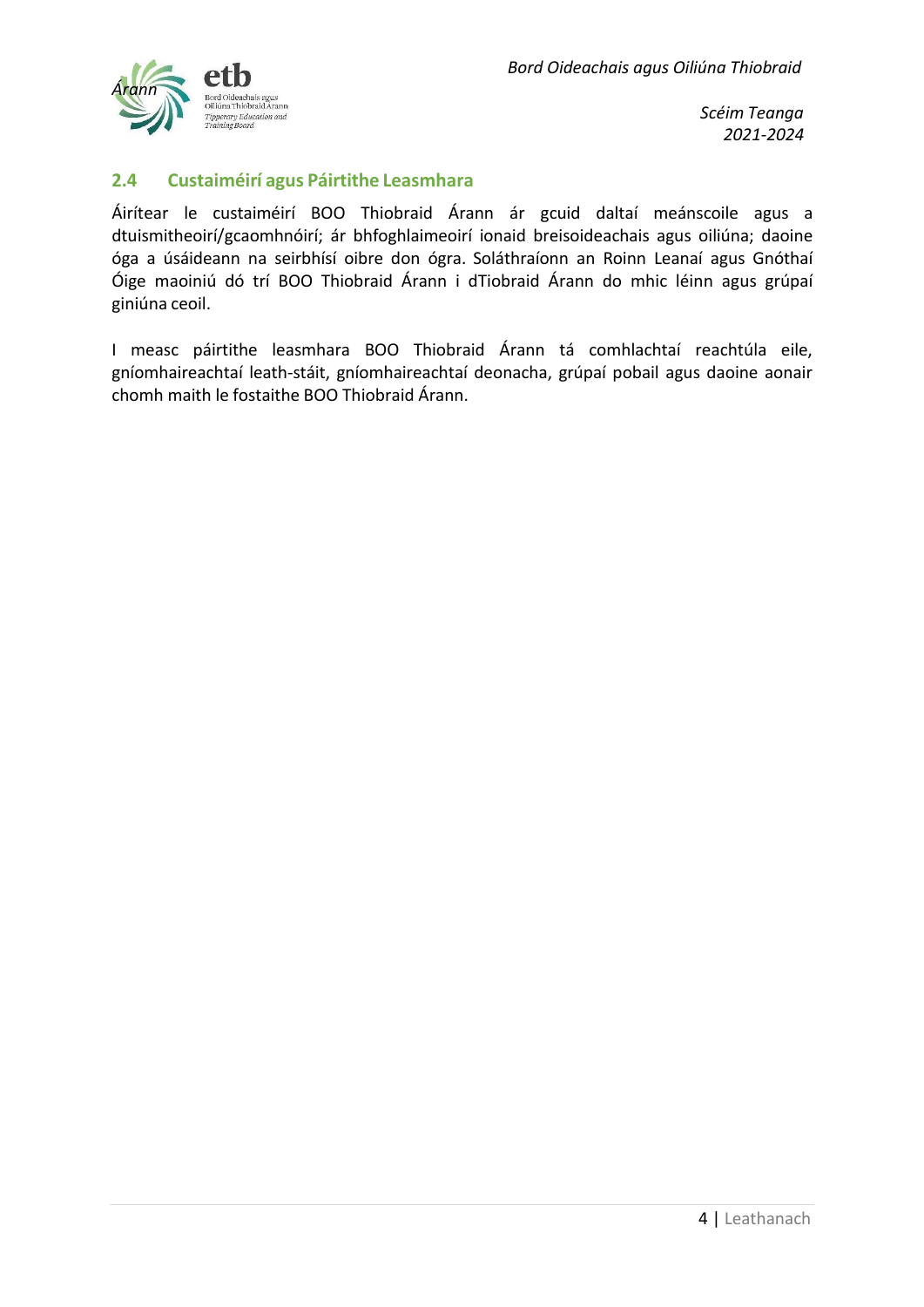

# <span id="page-6-0"></span>**Caibidil 3: Sonraí faoi sheirbhísí atá á soláthar faoi láthair i mBéarla amháin nó ar bhonn dátheangach**

*Sonraí faoi sheirbhísí atá á gcur ar fáil faoi láthair i mBéarla amháin nó i nGaeilge agus i mBéarla araon.*

| Soláthar Reatha de Sheirbhísí                               |                                                                                                                                                                                                                                                                                                                                                                                                 |                                                                                                                    |  |  |  |
|-------------------------------------------------------------|-------------------------------------------------------------------------------------------------------------------------------------------------------------------------------------------------------------------------------------------------------------------------------------------------------------------------------------------------------------------------------------------------|--------------------------------------------------------------------------------------------------------------------|--|--|--|
| Seirbhísí (Ginearálta)                                      | I mBéarla amháin                                                                                                                                                                                                                                                                                                                                                                                | Go dátheangach, i<br>mBéarla<br>agus<br>nGaeilge                                                                   |  |  |  |
| <b>Meánscoileanna</b>                                       | 10<br>Riartar<br>gach<br>de<br>ceann<br>na<br>meánscoil<br>mar aon leis an scoil<br>speisialta ag Tigh an Chalaidh, Cluain<br>Meala i mBéarla amháin.                                                                                                                                                                                                                                           | Is trí mheán na<br>Gaeilge a riartar<br>Gaelcholáiste<br>Cheitínn,<br>Meánscoil lán-<br>Ghaeilge, Cluain<br>Meala. |  |  |  |
| <b>Ionaid</b><br>lar-<br><b>Ardteistiméireachta</b>         | Riartar gach ceann den 6 ionad Iar-<br>Ardteistiméireachta ar fud<br>an<br>Chontae i mBéarla amháin.                                                                                                                                                                                                                                                                                            |                                                                                                                    |  |  |  |
| <b>Bhreisoideachais</b><br><b>lonaid</b><br>agus Oiliúna    | Riartar gach ceann den 15 Ionad<br>Breisoideachais agus Oiliúna ar fud an<br>Chontae i mBéarla amháin.                                                                                                                                                                                                                                                                                          |                                                                                                                    |  |  |  |
| <b>Bhreisoideachais</b><br><b>Seirbhísí</b><br>agus Oiliúna | Riartar ár seirbhísí Breisoideachais<br>agus Oiliúna go léir i mBéarla amháin.<br>measc seo tá an<br>tSeirbhís<br>Ina.<br>Litearthachta d'Aosaigh, Oideachas<br>Pobail, Tionscnamh um Fhilleadh ar<br>Oideachas, Seirbhís Treorach agus<br>Faisnéise d'Aosaigh, ESOL, an Scéim<br>Oiliúna<br>Gairme,<br>Deiseanna<br>For-<br>rochtain, Seirbhísí oiliúna, Giniúint<br>Ceoil agus Seirbhísí Óige |                                                                                                                    |  |  |  |
| Oifigí Riaracháin                                           | Soláthraíonn<br>ár<br>bPríomh-Oifig<br>Riaracháin san Aonach agus ár bhFo-                                                                                                                                                                                                                                                                                                                      |                                                                                                                    |  |  |  |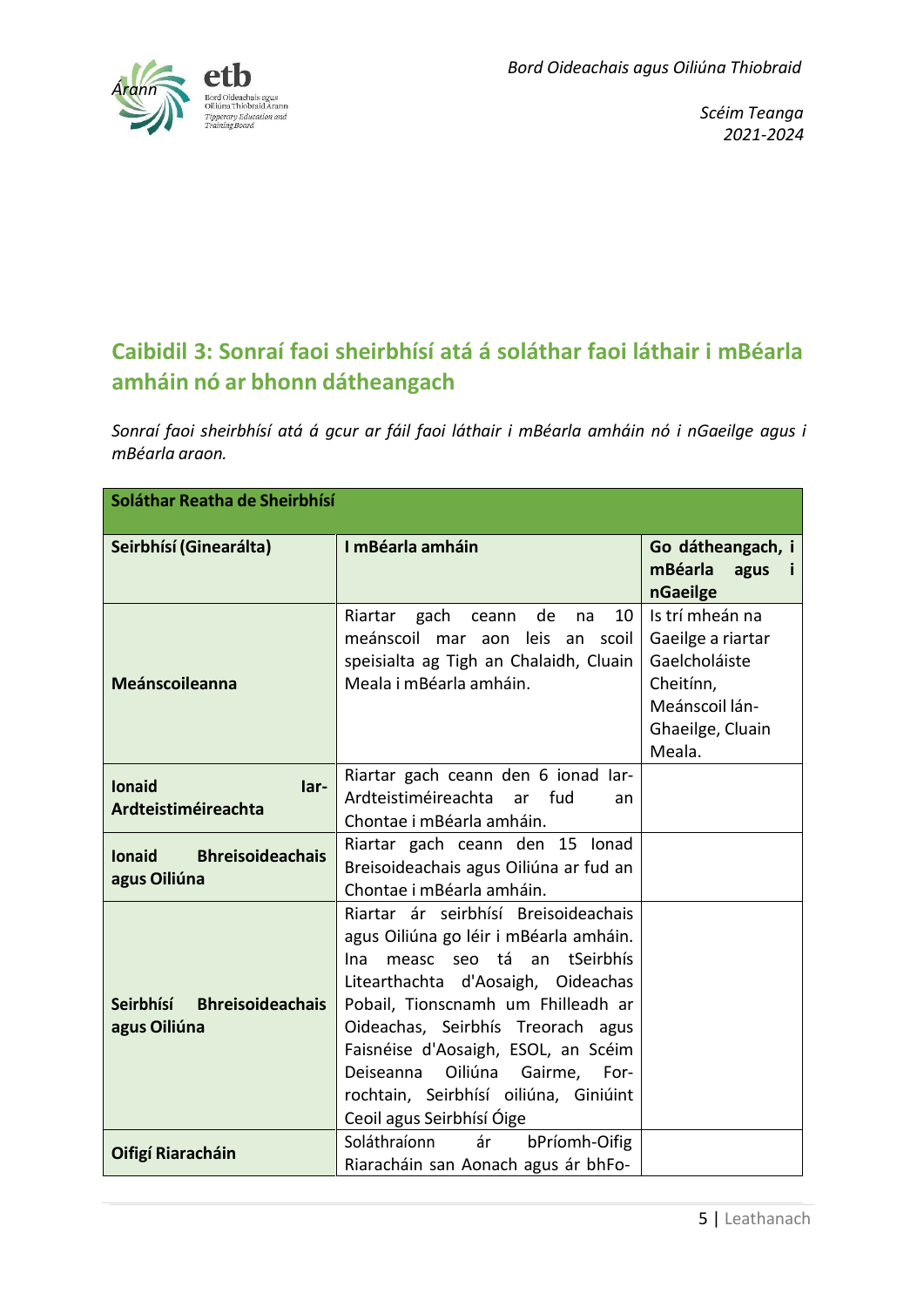

| Oifig Riaracháin i gCluain Meala a            |  |
|-----------------------------------------------|--|
| <sup>I</sup> gcuid seirbhísí i mBéarla amháin |  |

# <span id="page-7-0"></span>**Caibidil 4: Feabhas á Chur ar Sholáthar de Sheirbhísí i nGaeilge**

*Is ceanglais éigeantacha faoi Acht na dTeangacha Oifigiúla 2003 iad na forálacha i gcló liath sa tábla*

*thíos*

| <b>Modhanna</b><br>bpobal | cumarsáide | leis        | an | <b>Tiomantas</b>                                                                                                                                                                                                                            |            |
|---------------------------|------------|-------------|----|---------------------------------------------------------------------------------------------------------------------------------------------------------------------------------------------------------------------------------------------|------------|
| Fógraí Taifeadta Ó Bhéal  |            |             |    | Beidh na fógraí ó bhéal taifeadta<br>seo a leanas i nGaeilge nó sa dhá<br>theanga:                                                                                                                                                          | Éigeantach |
|                           |            |             |    | (a) Fógraí taifeadta ó bhéal a<br>chuirtear ar fáil ar an teileafón<br>nuair a bhíonn oifigí<br>an<br>chomhlachta phoiblí dúnta;                                                                                                            |            |
|                           |            |             |    | (b) Fógraí taifeadta ó bhéal a<br>chraoltar ar chóras fógartha poiblí;                                                                                                                                                                      |            |
|                           |            |             |    | (c) Fógraí taifeadta ó bhéal a<br>cruthaíodh agus a tharchuirtear trí<br>teachtaireachtaí<br>chóras<br>ríomhairithe<br>nó<br>trí l<br>chóras<br>ríomhairithe freagartha teileafóin.                                                         |            |
|                           |            |             |    | Baineann an fhoráil seo le fógraí<br>'taifeadta' seachas le 'fógraí beo'.                                                                                                                                                                   |            |
|                           |            |             |    | chás go bhfuil Ordú<br>Sa a<br>Logainmneacha i bhfeidhm, éilítear<br>ar chomhlacht poiblí an leagan<br>Gaeilge den logainm a shonraítear<br>san Ordú sin a úsáid i bhfógraí béil<br>taifeadta a dhéanann sé nó a<br>dhéantar thar a cheann. |            |
| <b>Cumarsáid</b>          | Ĭ.         | Litreacha & |    | Tabharfar freagra ar gach cumarsáid                                                                                                                                                                                                         | Éigeantach |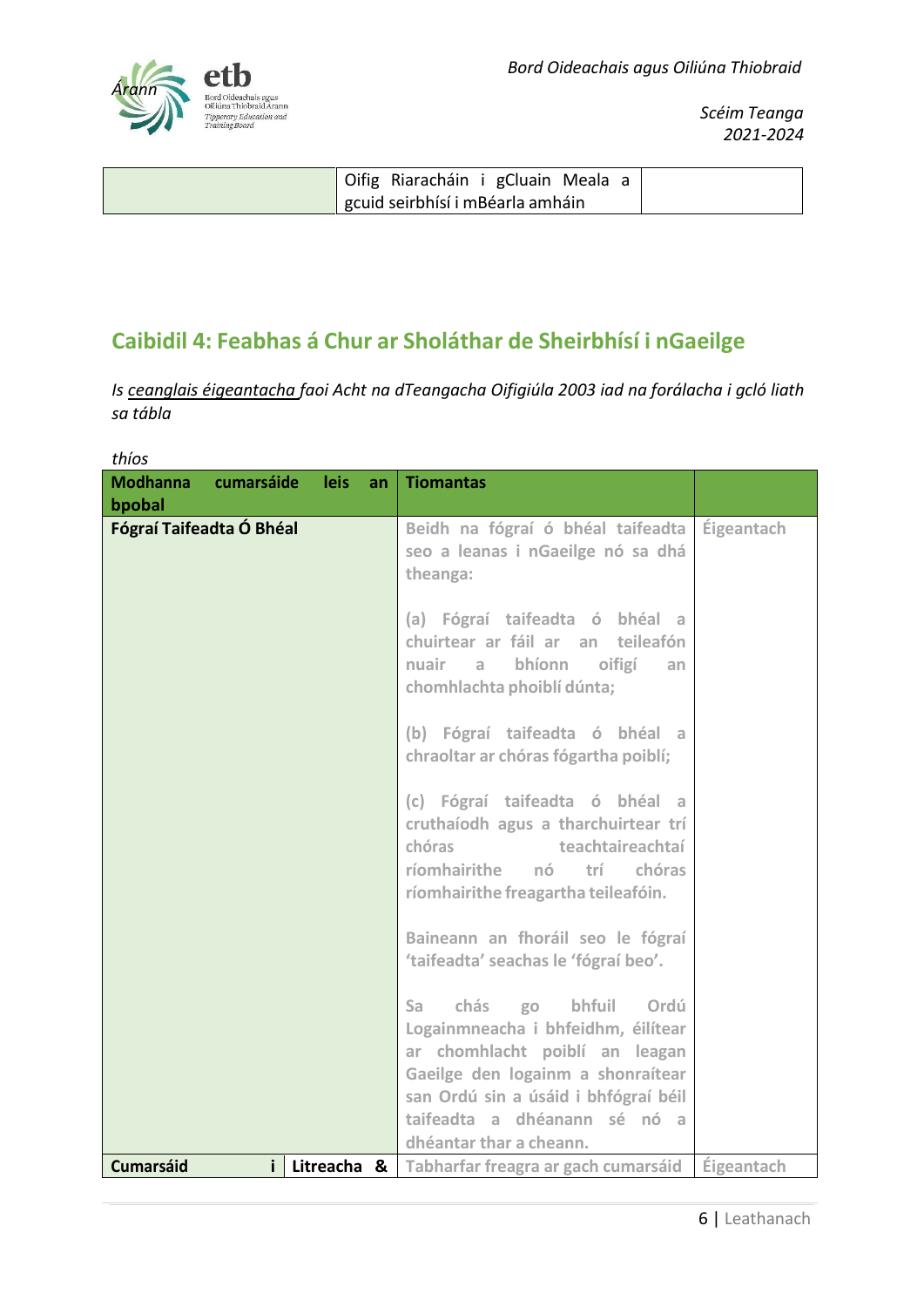

| <b>Scríbhinn</b>      | Ríomhphost          | i scríbhinn sa teanga oifigiúil ina      |            |
|-----------------------|---------------------|------------------------------------------|------------|
|                       |                     | bhfuarthas í.                            |            |
|                       | <b>Stáiseanóire</b> | Soláthraítear<br>ceannteidil             | Éigeantach |
|                       | acht                | stáiseanóireachta, lena n-áirítear       |            |
|                       |                     | páipéar nótaí, duillíní dea-mhéine,      |            |
|                       |                     | bileoga clúdaigh facs, clúdaigh          |            |
|                       |                     | chomhaid agus fillteáin, lipéid agus     |            |
|                       |                     | clúdaigh eile i nGaeilge nó sa dhá       |            |
|                       |                     | theanga.                                 |            |
| <b>Comharthaíocht</b> | Comharthaí          | gach comhartha a<br><b>Caithfidh</b>     | Éigeantach |
|                       | ocht                | chuireann BOO Thiobraid Árann nó         |            |
|                       |                     | thar a cheann a bheith i nGaeilge nó     |            |
|                       |                     | go dátheangach, de réir na               |            |
|                       |                     | rialachán (IR Uimh. 391/2008).           |            |
|                       | Foilseacháin        | Foilseofar doiciméid ina leagfar         | Éigeantach |
|                       |                     | amach tograí beartais<br>phoiblí,        |            |
|                       |                     | cuntais iniúchta nó ráitis airgeadais,   |            |
|                       |                     | tuarascálacha bliantúla agus ráitis      |            |
|                       |                     | straitéise go comhuaineach i             |            |
|                       |                     | nGaeilge agus i mBéarla.                 |            |
|                       | Ciorcláin /         | Sa chás go ndéanann comhlacht Éigeantach |            |
| Foilseacháin          | <b>Cora Poist</b>   | poiblí cumarsáid leis an bpobal nó       |            |
|                       |                     | le haicme den phobal, i scríbhinn nó     |            |
|                       |                     | trí ríomhphost, chun faisnéis a          |            |
|                       |                     | thabhairt don phobal nó don aicme        |            |
|                       |                     | den phobal, cinnteoidh an                |            |
|                       |                     | comhlacht gur i nGaeilge, nó i           |            |
|                       |                     | mBéarla agus i nGaeilge, a bheidh        |            |
|                       |                     | an chumarsáid sin.                       |            |
|                       | Logainmnea          | Úsáidfidh an comhlacht poiblí Éigeantach |            |
| <b>An Ghaeltacht</b>  | cha                 | logainmneacha oifigiúla cheantair        |            |
|                       | <b>Gaeltachta</b>   | Gaeltachta<br>de réir<br>na<br>na        |            |
|                       |                     | reachtaíochta.                           |            |

Is iad na forálacha a leagtar amach thíos ná gníomhartha a bheartaíonn BOO Thiobraid Árann a chur i bhfeidhm le linn shaolré na scéime seo.

| <b>Modhanna</b><br>bpobal        |   | cumarsáide | <b>leis</b> | an | <b>Tiomantas</b>                                                           | <b>Amlíne</b><br>Faoi<br><b>Dheireadh Bl</b><br>1/<br><b>BI2/BI3</b> |
|----------------------------------|---|------------|-------------|----|----------------------------------------------------------------------------|----------------------------------------------------------------------|
| <b>Cumarsáid</b><br><b>Bhéal</b> | ó | Fáiltiú    |             |    | Beannófar do chustaiméirí ar dtús i<br>nGaeilge agus ansin i mBéarla ar an | Ar bun                                                               |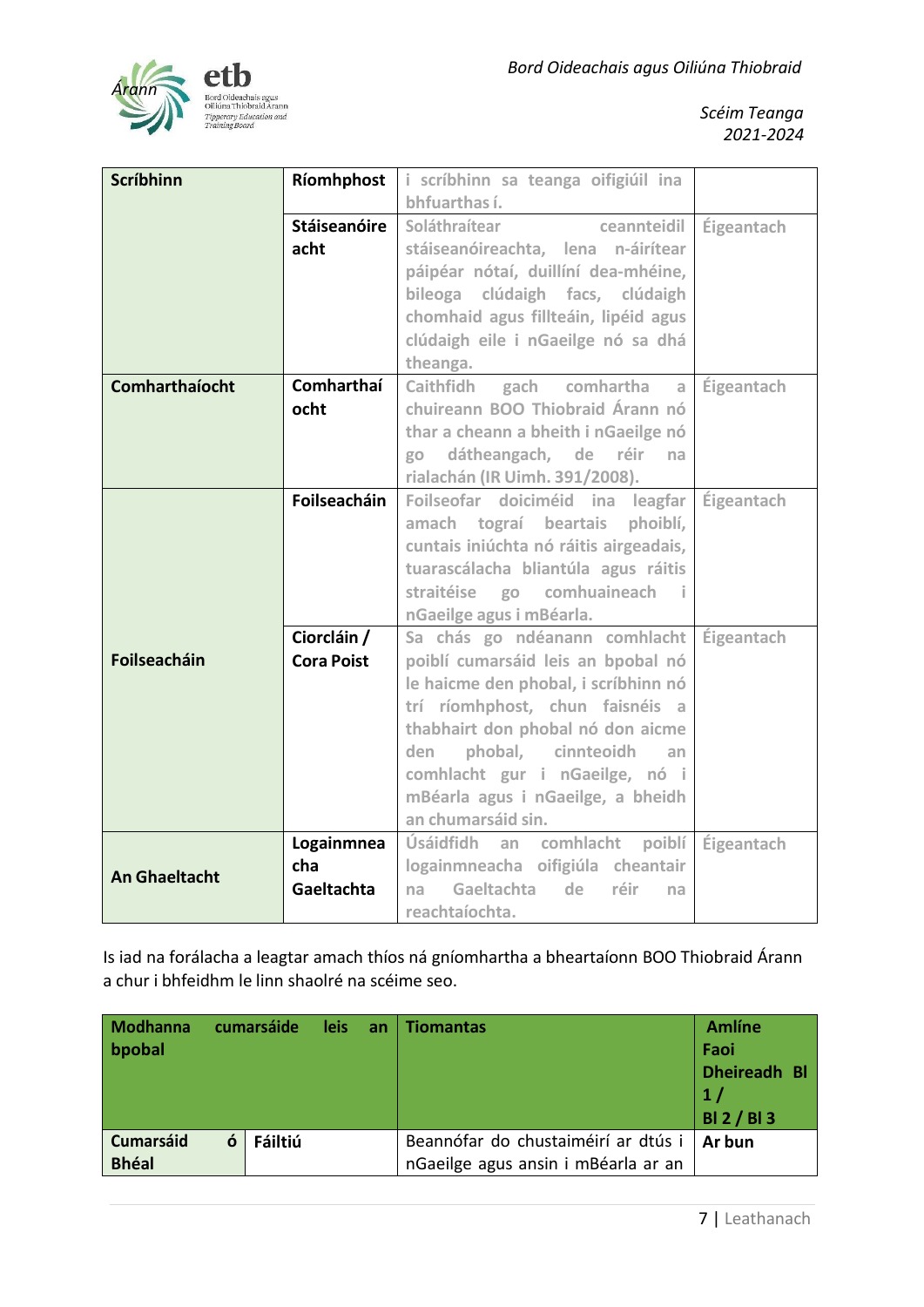

|                                           |                                          | tseirbhís freagartha teileafóin.                                                                                                                                                                                                                                                                                 |                                                       |
|-------------------------------------------|------------------------------------------|------------------------------------------------------------------------------------------------------------------------------------------------------------------------------------------------------------------------------------------------------------------------------------------------------------------|-------------------------------------------------------|
|                                           | Lascchlár<br>Fógraí Taifeadta<br>Ó Bhéal | Tabharfaidh foireann an lasc-chláir<br>an chomhlachta phoiblí i<br>ainm<br>nGaeilge agus i mBéarla. Tabharfar<br>an deis do chustaiméirí ar mian leo a<br>ngnó a dhéanamh i nGaeilge coinne<br>a dhéanamh chun é sin a dhéanamh.<br><b>Beidh</b><br>teileafóin<br>beannachtaí<br>pearsanta réamhthaifeadta ag an | Faoi<br>dheireadh                                     |
|                                           |                                          | bhformáid<br>bhfoireann<br>Ť<br>dhátheangach.                                                                                                                                                                                                                                                                    | 2021                                                  |
|                                           | <b>Bileoga Faisnéise</b><br>/ Bróisiúir  | Cuirfidh BOO Thiobraid Árann leagan<br>dátheangach nó leagan Gaeilge de<br>na bileoga faisnéise agus na bróisiúir<br>ar fáil.                                                                                                                                                                                    | <b>Faoi 2021</b>                                      |
| <b>Cumarsáid</b><br>i<br><b>Scríbhinn</b> | <b>Foirmeacha</b><br><b>larratais</b>    | Cuirfimid<br>leagan Gaeilge<br>de<br>na<br>foirmeacha iarratais is coitianta ar<br>fáil. I measc cuid díobh seo beidh:<br>Foirm iarratais ar Phost Teagaisc<br>٠<br>Foirm Iarratais an Phainéil<br>Múinteoirí Ionaid<br>Foirm Grinnfhiosrúcháin an<br>Gharda Síochána<br>Foirmeacha eile ar fáil ar iarratas.    | bhonn<br>Ar<br>céimnithe<br>faoi<br>dheireadh<br>2023 |
|                                           | <b>Urlabhraí</b><br>na<br>Meán           | Cuirfidh<br><b>BOO</b><br>Thiobraid<br>Árann<br>urlabhraí Gaeilge ar fáil nuair a<br>jarrfar é le socrú roimh ré.                                                                                                                                                                                                | Faoi<br>dheireadh<br>2021                             |
| <b>Meáin</b>                              | Preaseisiúintí                           | Eiseofar gach preasráiteas sa dhá<br>theanga.                                                                                                                                                                                                                                                                    | Faoi<br>dheireadh<br>2021                             |
|                                           | Óráidí                                   | Cuirfimid beannachtaí oscailte agus<br>deiridh ár n-óráidí i nGaeilge san<br>áireamh ar a laghad. Beidh roinnt<br>tagairtí breise againn i nGaeilge<br>d'ábhar aon óráidí den sórt sin agus<br>/ nó don ócáid atá idir lámha nuair is<br>cuí.                                                                    | Ar bun                                                |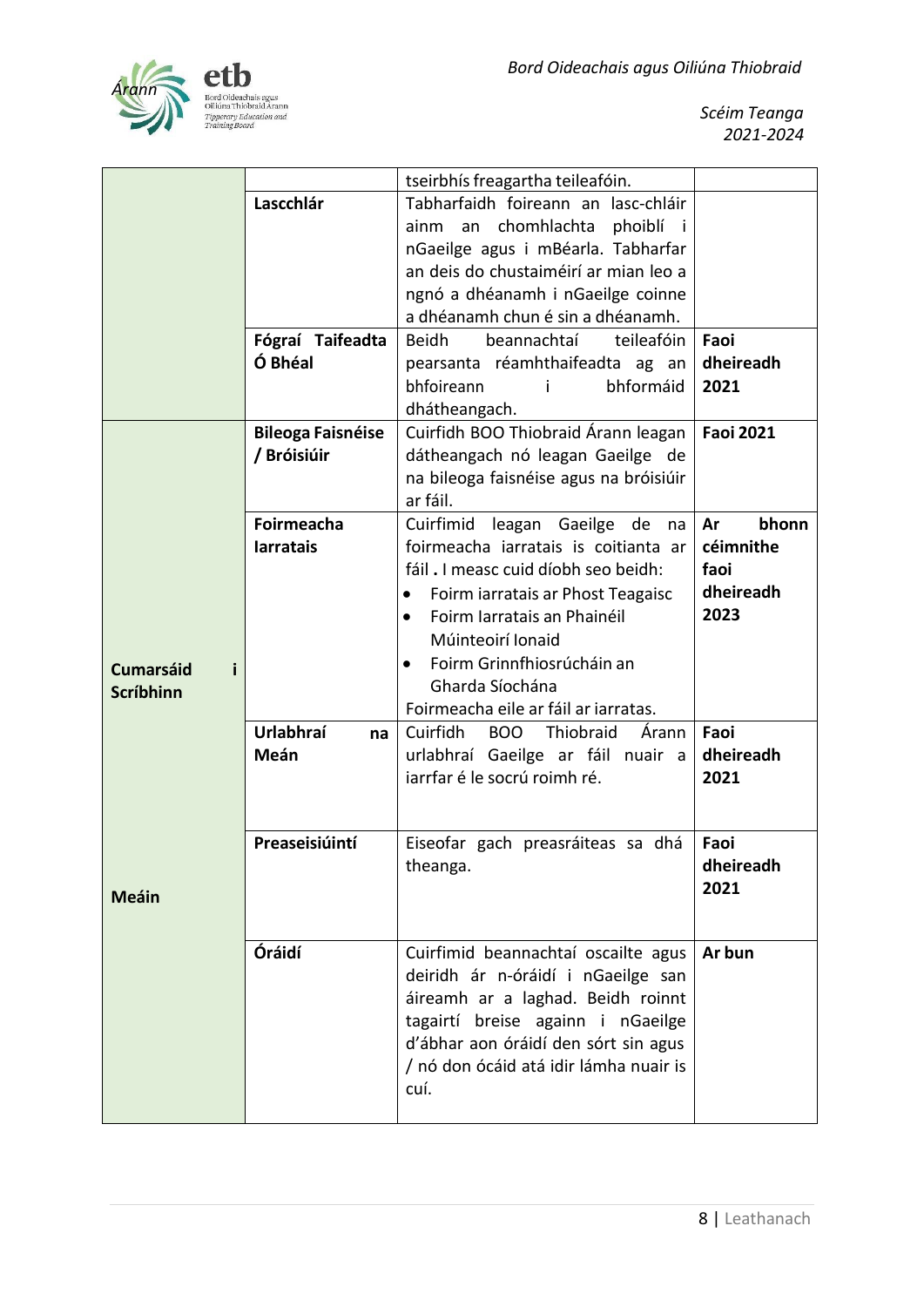

| <b>Teicneolaíocht</b> | Suíomhanna<br>Gréasáin          | Ar ár suíomh Gréasáin, beidh ráiteas<br>dátheangach<br>ón<br>fáilte<br>bPríomhfheidhmeannach<br>ar<br>a<br>leathanach baile. Cuirfimid an t-<br>ábhar statach ar an suíomh ar fáil i<br>nGaeilge. | Faoi<br>dheireadh na<br>scéime.     |
|-----------------------|---------------------------------|---------------------------------------------------------------------------------------------------------------------------------------------------------------------------------------------------|-------------------------------------|
| <b>Faisnéise</b>      | <b>Córais</b><br>Ríomhaireachta | Beidh aon chóras ríomhaireachta<br>nua atá á shuiteáil lán-ábalta an<br>Ghaeilge a láimhseáil.                                                                                                    | dháta<br>O<br>na<br><b>Suiteála</b> |
|                       | Ríomhphost                      | Beidh teachtaireachtaí ríomhphoist<br>caighdeánacha ar nós sínithe agus<br>séanadh dátheangach.                                                                                                   | Ar bun                              |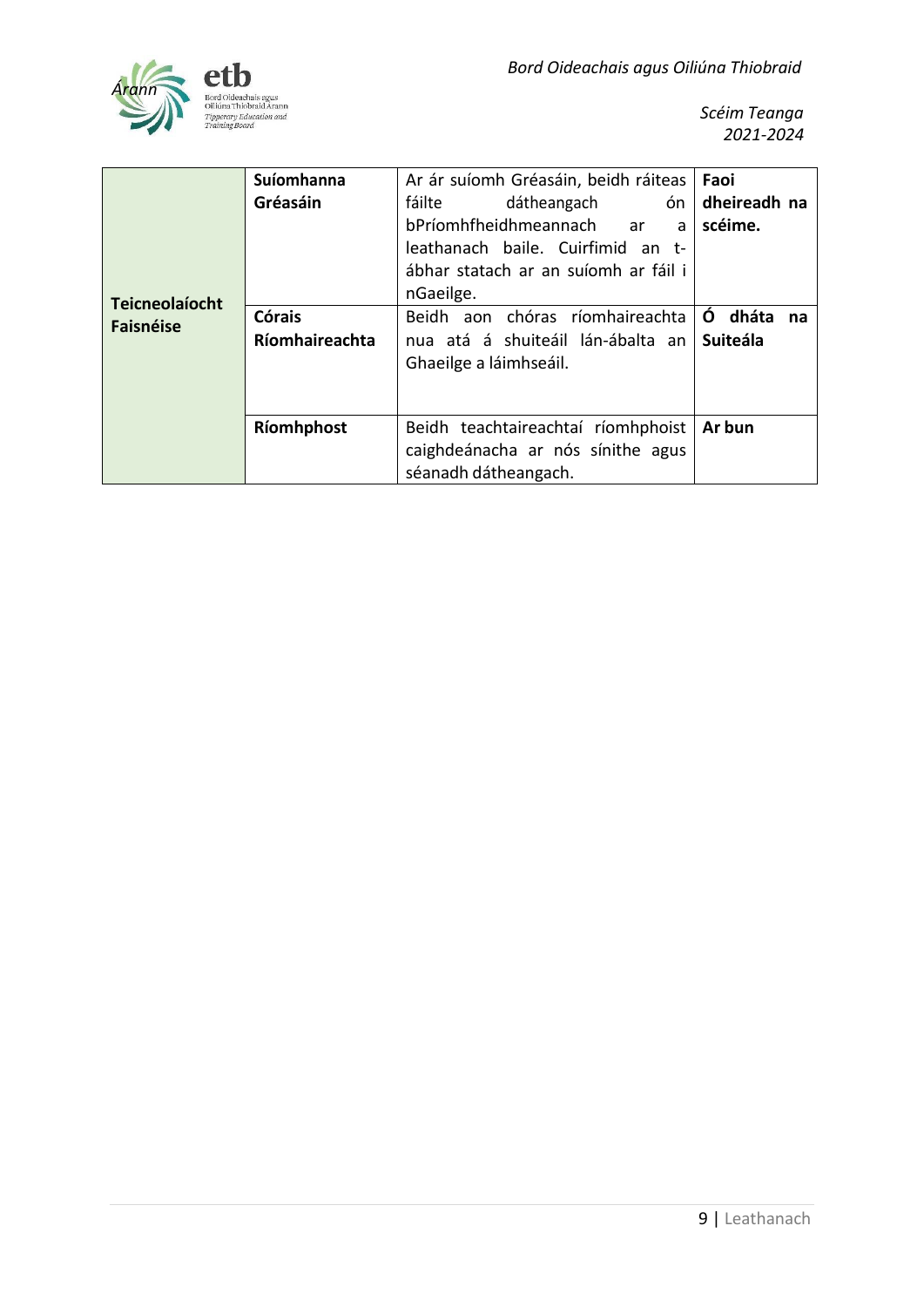

# **Caibidil 5: Cumas Teanga a Fheabhsú**

#### <span id="page-11-0"></span>**5.1 Earcaíocht**

Beidh earcú foirne leis an leibhéal inniúlachta iomchuí sa Ghaeilge i ngach réimse oibre de chuid Bhord Oideachais agus Oiliúna Thiobraid Árann mar an príomhbhealach chun infhaighteacht seirbhísí trí Ghaeilge a bharrfheabhsú. Féachfaidh ár bpolasaí earcaíochta, atá faoi réir na nósanna imeachta náisiúnta earcaíochta comhaontaithe, don ghá inniúlacht Gaeilge a fheabhsú ar bhonn céimnithe.

#### <span id="page-11-1"></span>**5.2 Oiliúint agus Forbairt**

Tá BOO Thiobraid Árann tiomanta do dheiseanna a chur ar fáil don fhoireann freastal ar chúrsaí oiliúna Gaeilge atá creidiúnaithe go cuí, de réir mar a cheadaíonn acmhainní. Cuirfear gach ball foirne ar an eolas faoi áiseanna/deiseanna chun a n-inniúlacht sa Ghaeilge a fheabhsú.

|                                                               |                 | <b>Tiomantas</b>                                                                                                                                                                                                                                                                                                                                                                                                                                                                                                                                                                                                                                            | <b>Amlíne</b><br>Faoi<br><b>Dheireadh Bl</b><br>1/<br>BI 2 / BI 3 |
|---------------------------------------------------------------|-----------------|-------------------------------------------------------------------------------------------------------------------------------------------------------------------------------------------------------------------------------------------------------------------------------------------------------------------------------------------------------------------------------------------------------------------------------------------------------------------------------------------------------------------------------------------------------------------------------------------------------------------------------------------------------------|-------------------------------------------------------------------|
| <b>Feabhas</b><br>a<br>chur<br>ar<br>chumas<br><b>Gaeilge</b> | Earcaíocht      | Tabharfar cóip dár Scéim Gaeilge arna<br>comhaontú<br>ball<br>do<br>gach<br>foirne<br>phacáiste<br>nuacheaptha<br>ina<br>ionduchtúcháin lena chinntiú go bhfuil<br>siad ar an eolas faoinár ngealltanais faoin<br>reachtaíocht. Pacáiste Ionduchtúcháin ar<br>fáil ar Inlíon na Foirne.                                                                                                                                                                                                                                                                                                                                                                     | Ar bun                                                            |
|                                                               | <b>Oiliúint</b> | Tabharfar deiseanna chun inniúlacht<br>$\bullet$<br>Gaeilge na foirne a fhorbairt.<br>Soláthrófar liosta de na cúrsaí Gaeilge<br>$\bullet$<br>atá<br>fáil, arna<br>iarraidh<br>ar<br>sin,<br>d'fhoireann ar mian leo a n-inniúlacht<br>sa Ghaeilge a fheabhsú agus tacóidh<br>Polasaí Forbartha<br>Gairmiúla<br>agus<br>Oiliúna Foirne BOO Thiobraid Árann<br>leis an bhfoireann. Is í an aidhm ná:<br>> tacú leis an bhfoireann chun a n-<br>inniúlacht<br>Ghaeilge<br>sa<br>a<br>chothabháil agus a fhorbairt;<br>Feabhas a chur ar chumas<br>na<br>foirne a ndualgais Ghaeilge<br>a<br>chomhlíonadh<br>bhfeidhmiú<br>$\mathbf{i}$<br>a<br>ndualgas, agus | Leanúnach                                                         |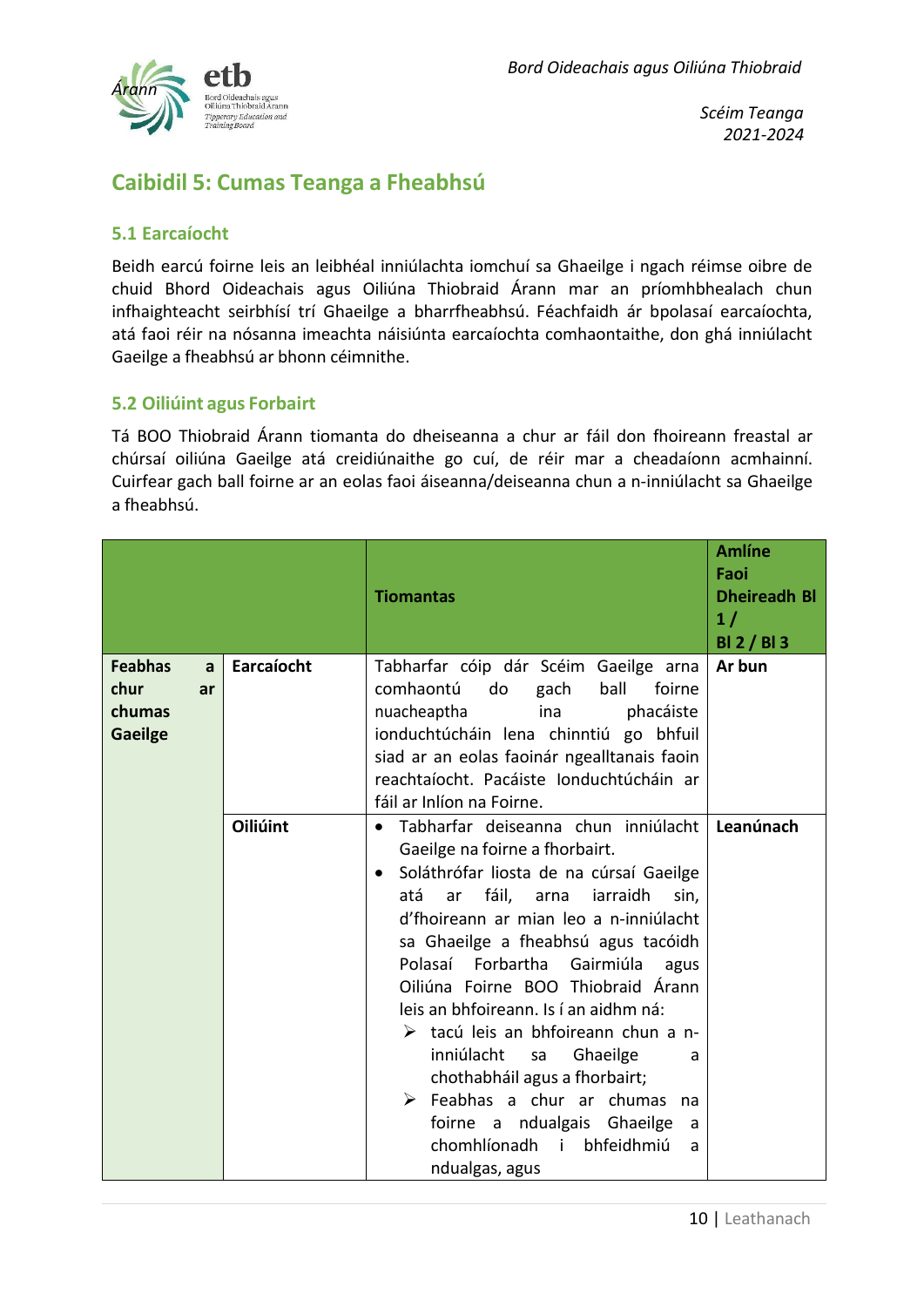

| Rannpháirtíocht<br>ngníomhaíochta<br>í cur chun cinn<br>teanga/<br>Soláthar<br>acmhainní | acmhainní<br>Ó Dónaill<br>cultúrtha. | Cuirfear an fhoireann ar an eolas faoi<br>teanga<br>www.tearma.ie,<br>www.focloir.ie, agus<br>chomh maith le WinGléacht, an leagan<br>leictreonach d'fhoclóir Gaeilge-Béarla<br>Spreagfar baill foirne chun páirt a<br>ghlacadh i ngníomhaíochtaí teanga<br>Éascófar rochtain ar fhaisnéis faoi<br>acmhainní teanga. | nós:<br>ar<br>www.teanglann.ie,<br>www.abair.ie | Ar bun         |
|------------------------------------------------------------------------------------------|--------------------------------------|----------------------------------------------------------------------------------------------------------------------------------------------------------------------------------------------------------------------------------------------------------------------------------------------------------------------|-------------------------------------------------|----------------|
| <b>Eile</b>                                                                              | mar<br>Measartha><br>gcaighdeán.     | Déanfar suirbhé foirne chun a leibhéal<br>inniúlachta Gaeilge a chinneadh, agus<br>tabharfar an deis dóibh iad féin a rangú<br>Líofa><br>An-Mhaith><br>maidir<br>Dona<br>Cuimseofar i bhfoirmeacha iarratais<br>fostaíochta ceist maidir le hinniúlacht an<br>iarratasóra sa Ghaeilge.                               | Maith><br>leis<br>an                            | 2021<br>Ar bun |

#### <span id="page-12-0"></span>5.3 Poist Ainmnithe don Ghaeilge

I dteannta le múinteoirí Gaeilge nó múinteoirí a gceanglaítear orthu múineadh trí Ghaeilge i nGaelcholáiste lán-Ghaeilge, Gaelcolaiste Cheitínn ainmníodh na poist atá liostaithe thíos mar poist a bhfuil riachtanais inniúlachta Gaeilge i gceist leo. Tá sé beartaithe go mbeidh caighdeáin chreidiúnaithe shonraithe i nGaeilge bainte amach ag sealbhóirí na bpost seo de réir fhreagrachtaí an phoist.